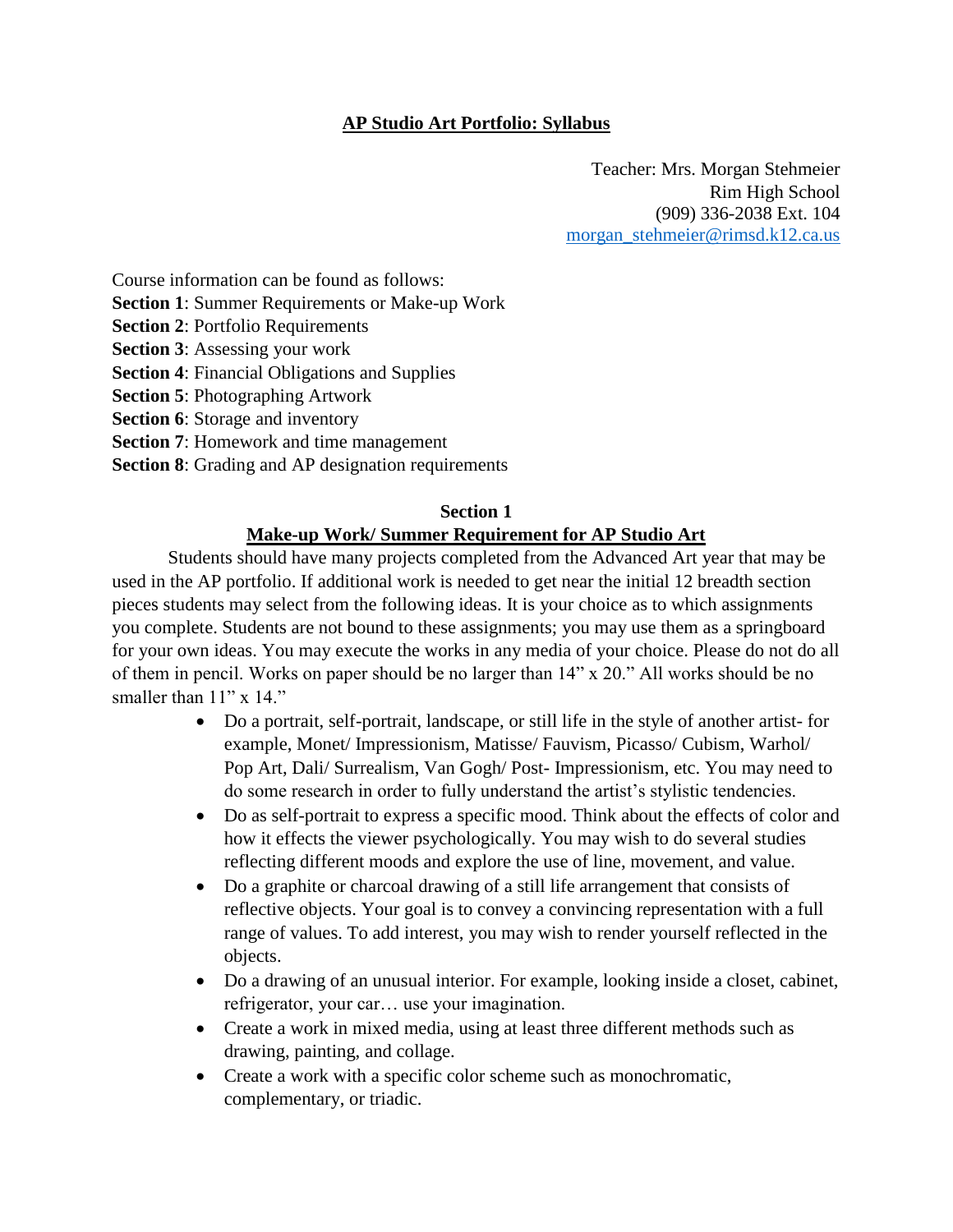- Use your knowledge of 1, 2, and 3 point perspective to create a futuristic city scape.
- Do a landscape painting *en plein air* while on vacation or from the area where you live. Remember to return the same time of day if you work over a longer period of time to get similar lighting conditions.

### Section 2

## Portfolio Requirements

There are three sections to the Studio Art Portfolio. The total number of works for completion is twenty-four. However, more work will provide alternatives to ensure the best selection. Students will have about twenty-one weeks of school during the year to complete the portfolio, as AP testing occurs during the first week of May. Students should finish about one work per week. Individual timelines are determined by the amount and quality of work that is produced during the junior year. Students may complete all twenty-four works in one year, though time is extremely limited.

I. Concentration Category

The Concentration is a category that consists of twelve original works based on the student's individually selected area of study. The "theme" should be well thought out and be personal and meaningful to the student. Concentrations should not be too general. For example, "Landscapes" and even "Watercolor Landscapes" is too general. The students should look to make their concentration more sophisticated. The student may select, "Watercolor landscapes reflecting the seasonal changes of the San Bernardino Mountains." Though it is an option, students are not restricted to using one media in their concentration.

II. Breadth Category

The Breadth category of the portfolio consists of twelve original works that reflect the student's knowledge of the Elements and Principles of Design, and demonstrate their ability to work in a variety of media, styles, and subject matter. The projects that are presented to students in Advanced Art are specifically designed to fill the Breadth Category. Students who did not produce quality work during the Advanced Art year will have to create replacement pieces during the summer or school year to fill this category. Many schools with successful AP programs have students complete the Breadth and Concentration in the same year. Completing twenty-four works in one year is possible, but the use of previous year's projects and summer work is recommended.

III. Quality Category

This is the section of the portfolio that consists of five works to be sent by mail to the College Board for close inspection. These works should be the very best of all the work that the student has produced. The works are photographed and included as part of the Breadth or Concentration categories. Works in paper must be matted, not to exceed 18" X 24." Work on canvas must be on a FLAT canvas panel and unframed, not to exceed 18" X 24."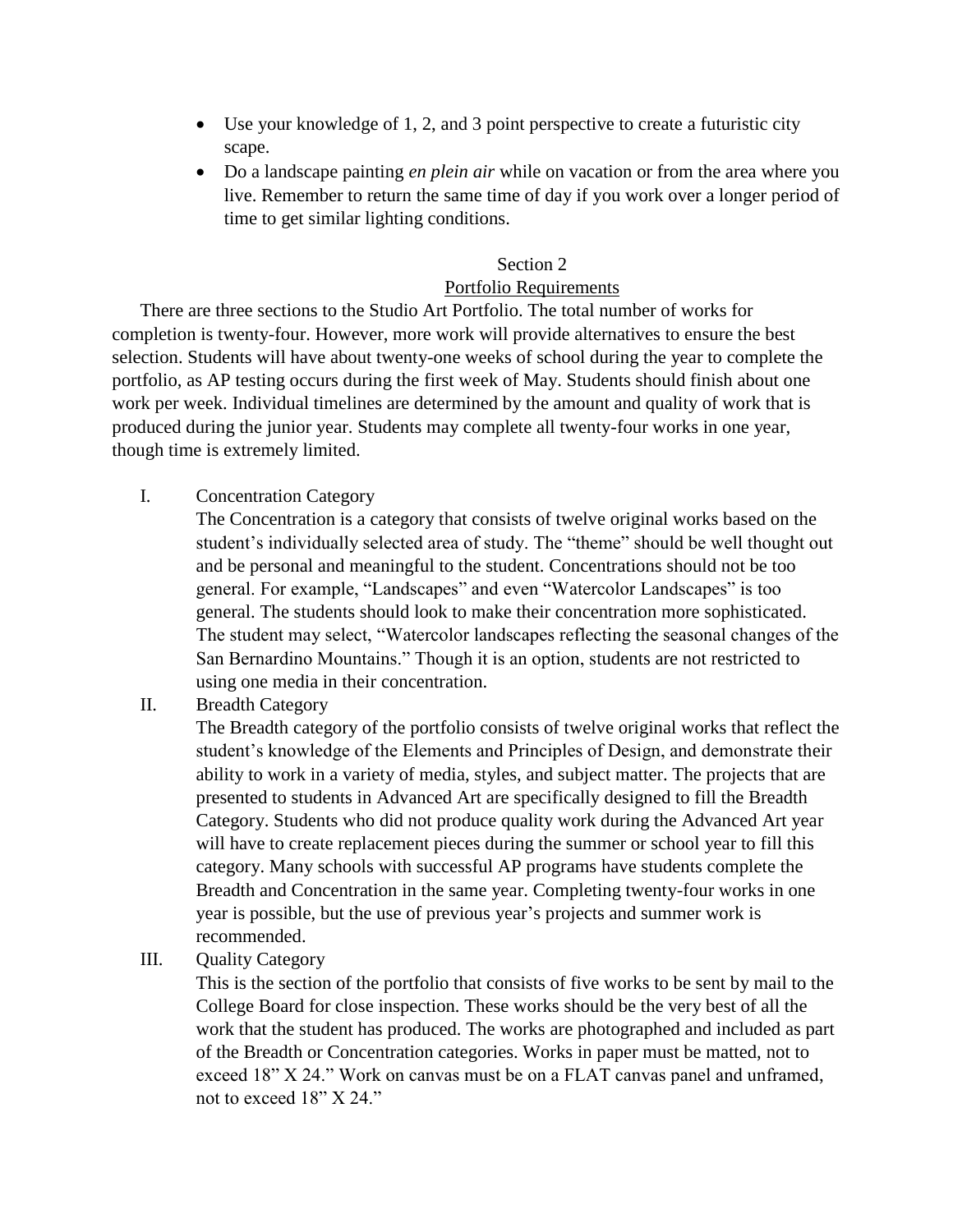# **Section 3 Assessing the Quality of Your Work**

It is essential that students learn to evaluate their own work. The following rubric will help to ensure a uniform understanding of the work that is expected.

|                                               | Poor | Weak                  | Moderate Good Strong Excellent |                |   |   |
|-----------------------------------------------|------|-----------------------|--------------------------------|----------------|---|---|
| Materials Use/Technique                       | 1    | $\overline{2}$        | 3                              | $\overline{A}$ | 5 | 6 |
| Inventive/Imaginative                         | 1    | 2                     | 3                              | $\overline{4}$ | 5 | 6 |
| Evidence of Clear Thought/ 1<br>Visual Intent |      | 2                     | 3                              | 4              | 5 | 6 |
| <b>Purposeful Composition</b>                 |      | 2                     | 3                              | 4              | 5 | 6 |
| <b>Awareness of Style</b>                     |      | 2                     | 3                              | 4              | 5 | 6 |
| Sensitive/Evocative                           |      | $\mathcal{D}_{\cdot}$ | 3                              | 4              | 5 | 6 |

If you have not scored your work in the 4 and 5 categories, assess the works strengths and weaknesses to determine how to raise it to a 5.

Discuss if the work is a significant success, why or why not, and support your judgment with evidence.

Consider:

- 1. Have you done anything special with the use of art elements (color, line, texture, value, shape, line, space, form)?
- 2. What are some of the dominant shapes, expressive forms, color scheme, and textures that carry significance in this work?
- 3. Is the work ordered/ balanced? Or chaotic and disturbing? What makes for the order or chaos? Would you use such words as unity, variety, contrast, balance, movement, or rhythm to describe the work?
- 4. Does the work evoke any feeling? What is causing the emotional response (color, imagery, texture, etc.)?
- 5. Describe the quality of execution and technique. What gives the work uniqueness?
- 6. Is there symbolism used to convey anything other than what one sees?
- 7. What is your general impression of the work? What do you want the viewer to think about? Did you successfully get your message across?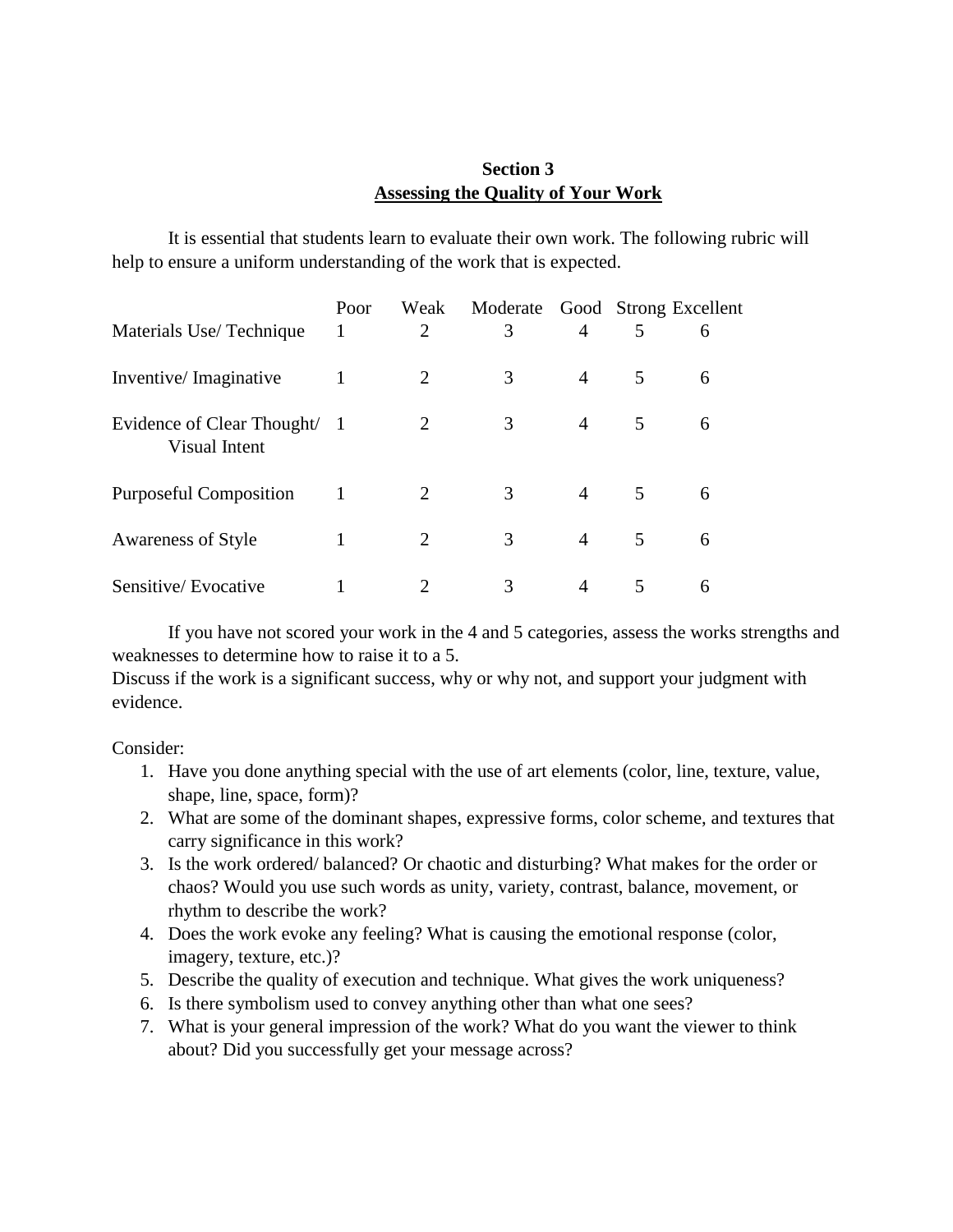### **Self- Evaluation Sheet- Advanced/ AP Studio Art**

Name\_\_\_\_\_\_\_\_\_\_\_\_\_\_\_\_\_\_\_\_\_\_\_\_\_\_\_\_\_\_\_\_\_ Period\_\_\_\_\_\_Date\_\_\_\_\_\_/\_\_\_\_\_/\_\_\_\_\_\_

Assignment Title\_\_\_\_\_\_\_\_\_\_\_\_\_\_\_\_\_\_\_\_\_\_\_\_\_\_\_\_\_\_\_\_\_\_\_\_\_\_\_\_\_\_\_\_\_\_\_\_\_\_\_\_\_\_\_\_\_

**DESCRIBE AND ANALYZE:** In paragraph form, make a detailed description of your image in paragraph form. 1. Shape and size. 2. Media. 3. Subject/ focal point. 4. Message to the viewer/ purpose.5. Describe what is happening in the imagery. 6. (A) Describe the use of the elements of design, technique, (B) and why you chose them to help convey your message to the viewer.

**OBSERVATIONS, COMMENTS, INSIGHTS:** Discuss your results in paragraph form.

- 1. Likes? 2. Dislikes? 3. Unexpected problems? 4. Technical difficulties?
- 5. Serendipity? 6. What did you learn from this assignment?

## **Rate your work with the following:**

**1= Poor (F) 2= Moderate (D) 3= Good ( C) 4= Strong (B) 5=Excellent (A)**

1. \_\_\_\_**Creativity**: The ideas are **original** and **imaginative**. There are no copy write violations.

2. \_\_\_\_**Preparation**: Thumbnail **sketches** were made, **reference** materials were collected, a **rough draft** was made before starting the final work, and the technique was practiced/ understood.

3. \_\_\_\_ **Craftsmanship**: There are **no smudges, drips, rips or wrinkles** in the work. The work is not falling apart or damaged.

4. \_\_\_\_**Technique:** The media is correctly applied and is to the best of my ability.

5. \_\_\_\_**Focal point:** There is a dominant area of interest that draws the viewer's attention and it is thoughtfully placed.

6. \_\_\_\_**Value**: The range of **values** from light to dark has balance and match the intention of the work. The work does not feel "grayed out."

7. \_\_\_\_**Unity**: The elements of your work are harmonious and feel like they belong together. Elements of the work do not stick out like a "sore thumb."

8. \_\_\_\_**Composition**: The work has organization that leads the viewer to the focal point **or** supports the intention of the work. The arrangement is pleasing and not chaotic or awkward.

9. \_\_\_\_**On-time**: The work was **completed** and on the wall for the critique.

10.\_\_\_\_ **Sensitive/ Evocative:** The work makes the viewer feel or think something for it.

11. \_\_\_\_ **Evaluation Completion**: My evaluation is sincere and my written evaluation is thorough and in paragraph form.

12. \_\_\_\_\_ **Effort**: It is obvious to the viewer that I worked hard for my results and did not rush.

Total: \_\_\_\_\_\_\_\_ out of **60 points.**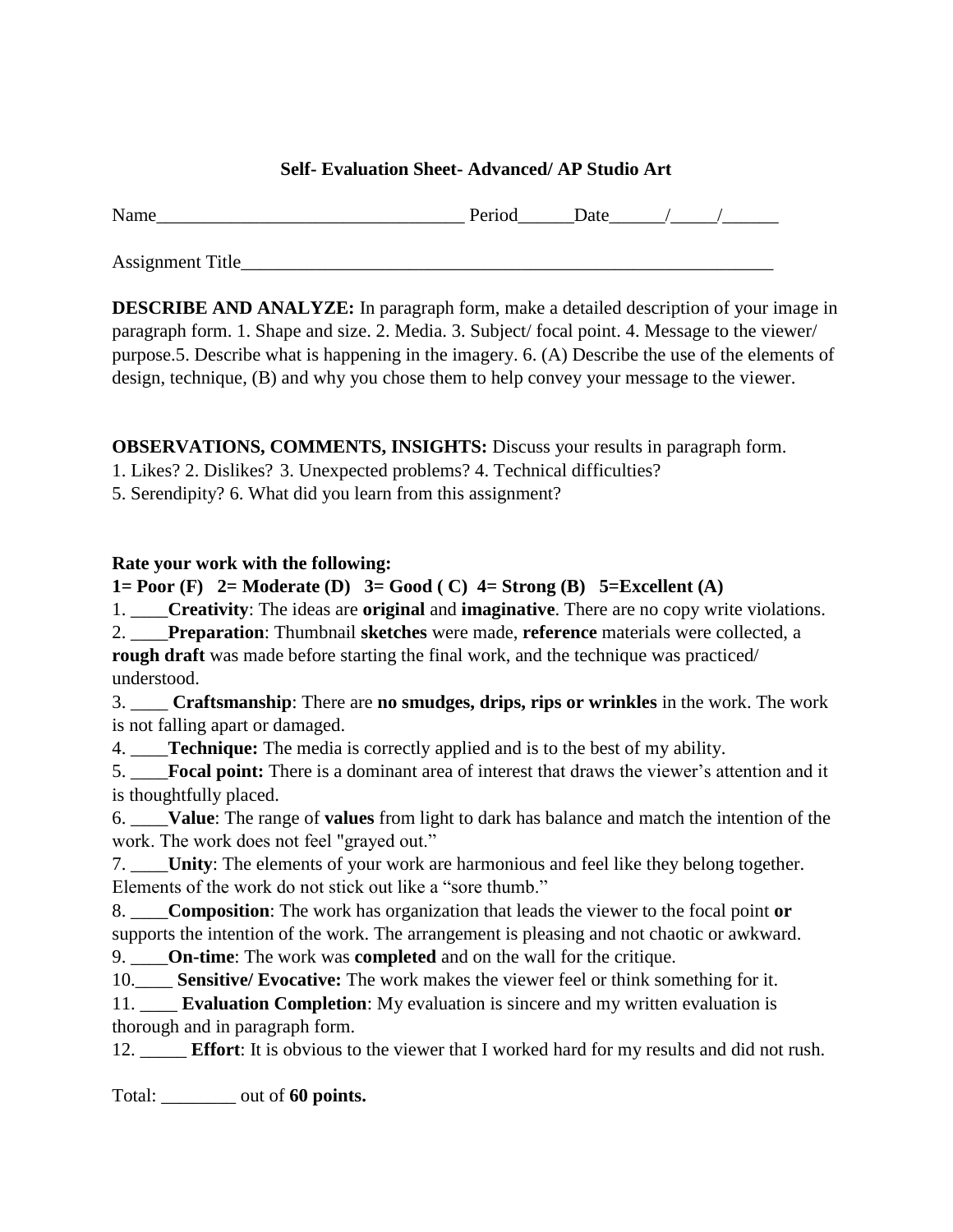#### **Section 4 Financial Obligations and Supplies**

#### **Materials Fee: \$30.00 to Rim ASB Art Club**

**AP Testing Fee: \$92.00.** The AP Fee is due in early March, and must be paid for each AP Test that the student is taking. If the student is on Free/ Reduced Lunch with the district, a reduced fee is available. Contact the school for information about signing up for this program. It is recommended that the student has a sketchbook or folder for keeping references and developing ideas. A portfolio case can be handy for transporting art safely from home to school. Lockers are available in the classroom for students who wish to keep their own supplies at school. Please bring a combination lock and report the combination to the teacher for future reference.

### **Section 5 Photographing Artwork**

The Concentration and Breadth categories of the portfolio are submitted through the AP College Board web site. Students will be required to create an account prior to uploading their images. Images of all twenty-four artworks must be submitted or the portfolio will not be scored. Taking quality photographs is essential. There is a digital camera available in the classroom for student use. Students may use their own camera as long it is of good quality. Quality lighting and a direct angle is essential for getting good images of artwork. It is not acceptable to use applications or software to alter the photograph in any way which falsifies the original quality of the artwork.

### **Section 6 Storage and Inventory of Artwork**

Students will be provided a shelf in the classroom to store their work. It is recommended that finished work is covered and stored. Moving and showing work can create damage and lower the quality of the art. Find a safe place to store finished works away from moisture, pets, and other potential hazards that may cause damage.

Students are responsible for keeping track of their progress and maintaining an accurate inventory of their work as they progress. Please do not sell, give away, or lend out work to family and friends. The removal of art from frames and the retrieval of needed work can be troublesome.

# **Section 7 Homework and Time Management**

Students may be given sketchbook drawing assignments, or articles to read and respond to. Additional homework depends on the student's ability to complete work in class. Students are responsible for keeping up with their work and managing their time. They should set and maintain an awareness of their own goals and progress. This class may require more than five hours of homework per week.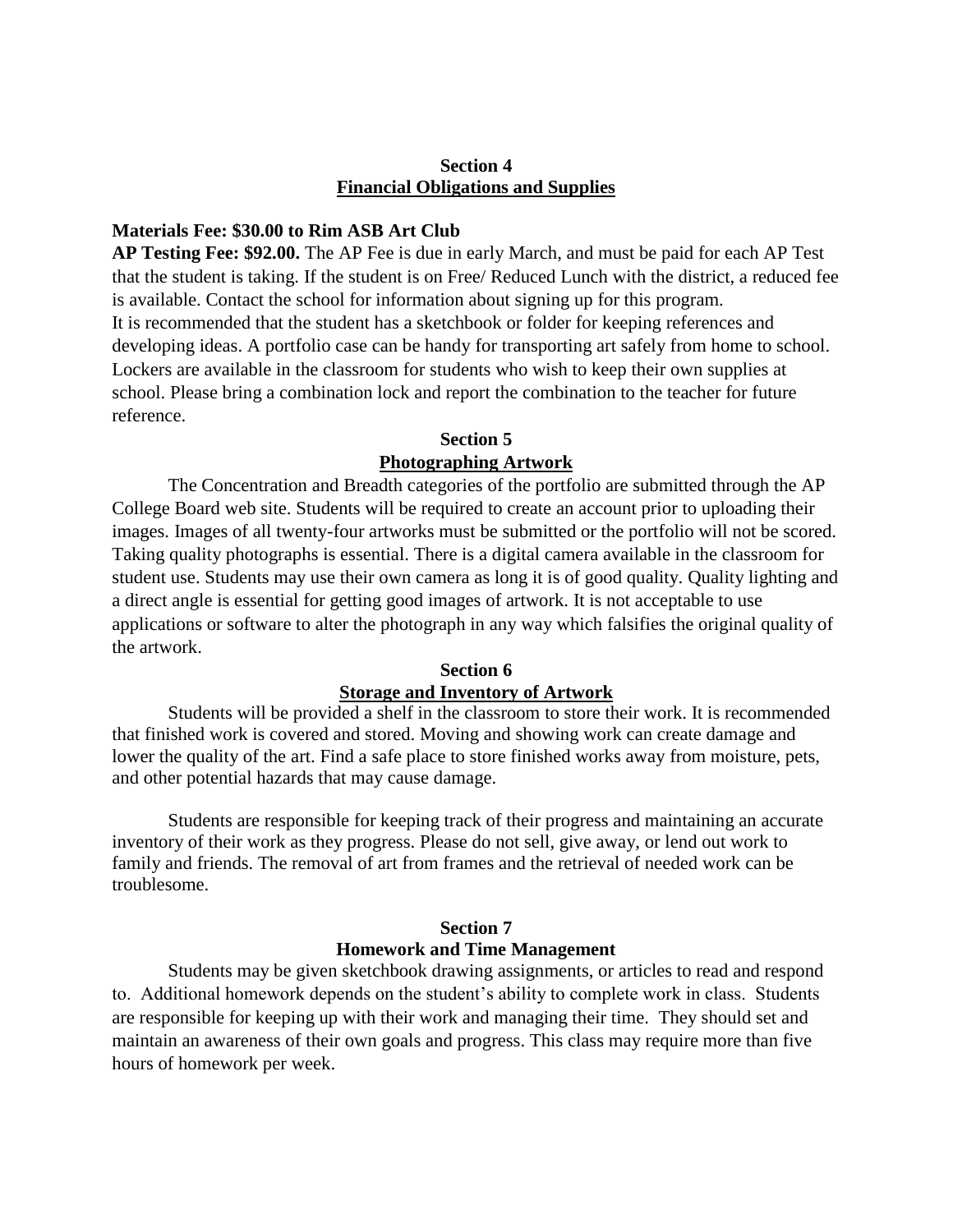Students will also be encouraged to enter scholarship and recognition contests throughout the year for the benefit of their resume for college entrance.

# **Section 8 Grades and AP Designation**

The portfolios are sent to and are graded by the College Board. The work is scored by five to seven art professionals such as professors and high school teachers. Students are graded on the idea that AP classes are college level courses. Opinions of work quality often differs between students, teachers, parents, peers, and the College Board. I will be as honest as possible when evaluating work. Please consider that it is my professional responsibility to avoid deception and prepare students for the challenging and competitive collegiate environment.

Students will be responsible for logging their progress on their inventory sheets in class. Student completion of this sheet will be used by the teacher to determine if the student is making adequate progress towards completion of the portfolio. Aries grading system will reflect their grades in monthly segments.

Students who do not meet the requirements for quality production or do not complete the portfolio will be re-designated Advanced Art. Submission of a portfolio is required for students to receive AP designation and the GPA boost that is given for AP classes by the Counseling department.